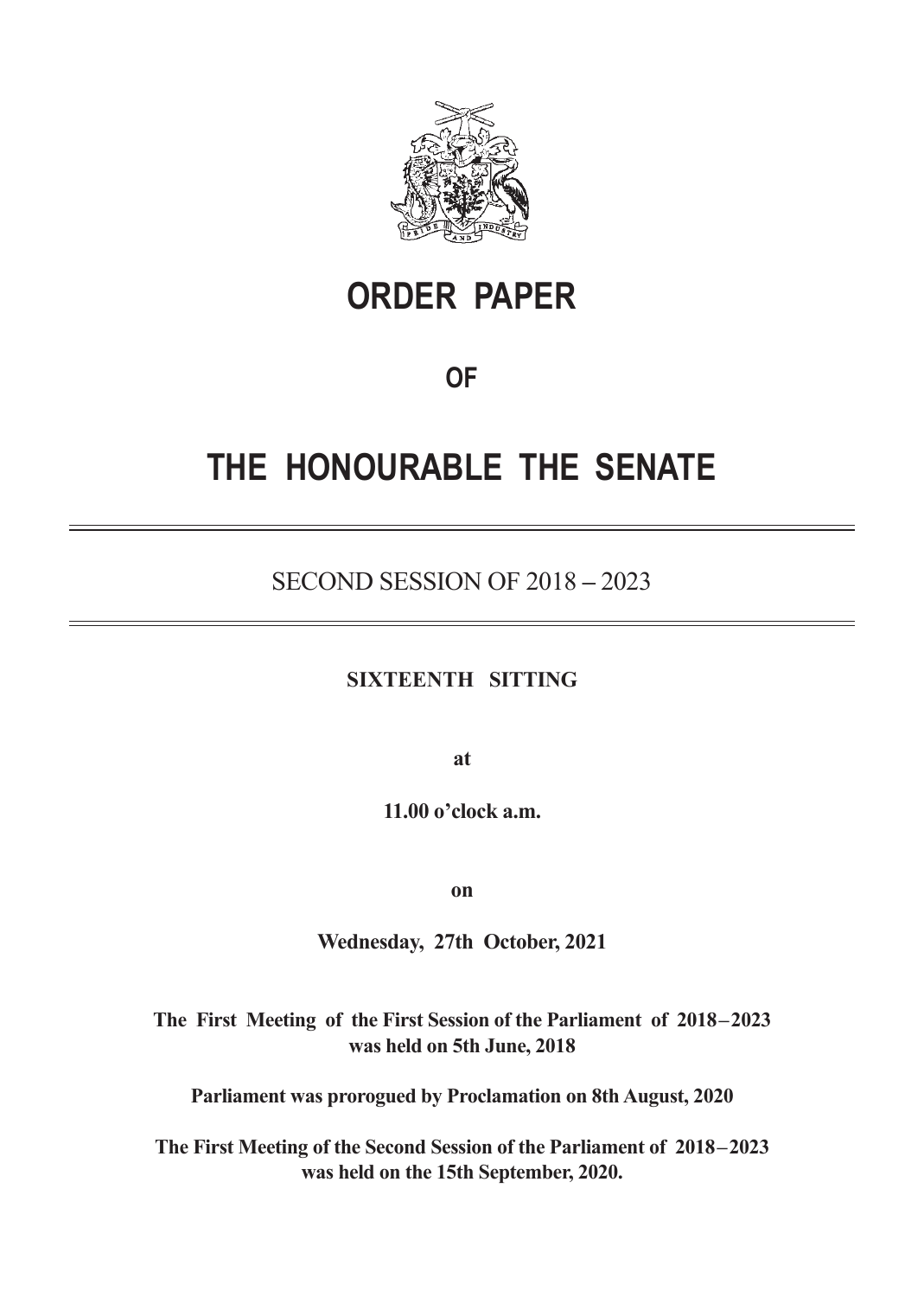## **MANAGEMENT COMMISSION OF PARLIAMENT**

*(Parliament (Administration) Act, Cap. 10, Section 3(4) and First Schedule).*

 *His Honour the President ex officio, Senator the Hon. Mr. J. X. Walcott ex officio, Senators C. A. Franklyn and Ms. M. C. Taitt, Q.C.*

*Appointed 15th September, 2020.*

## **SELECT COMMITTEES**

### **Committee of Selection**

*Standing Order 60(1)*

*His Honour the President (Chairman) ex officio, Senators the Hon. Ms. L. R. Cummins, D. R. Sands, Mr. C. A. Maynard and C. A. Franklyn.*

*Appointed 15th September, 2020.*

### **Standing Orders Committee**

*Standing Order 60(2)*

 *His Honour the President (Chairman) ex officio, Senators Dr. L. P. Holder, K. J. Boyce and C. A. Franklyn.*

*Appointed 30th September, 2020.*

 *Senator the Hon. Mr. J. X. Walcott.*

 *Appointed 25th March, 2021.*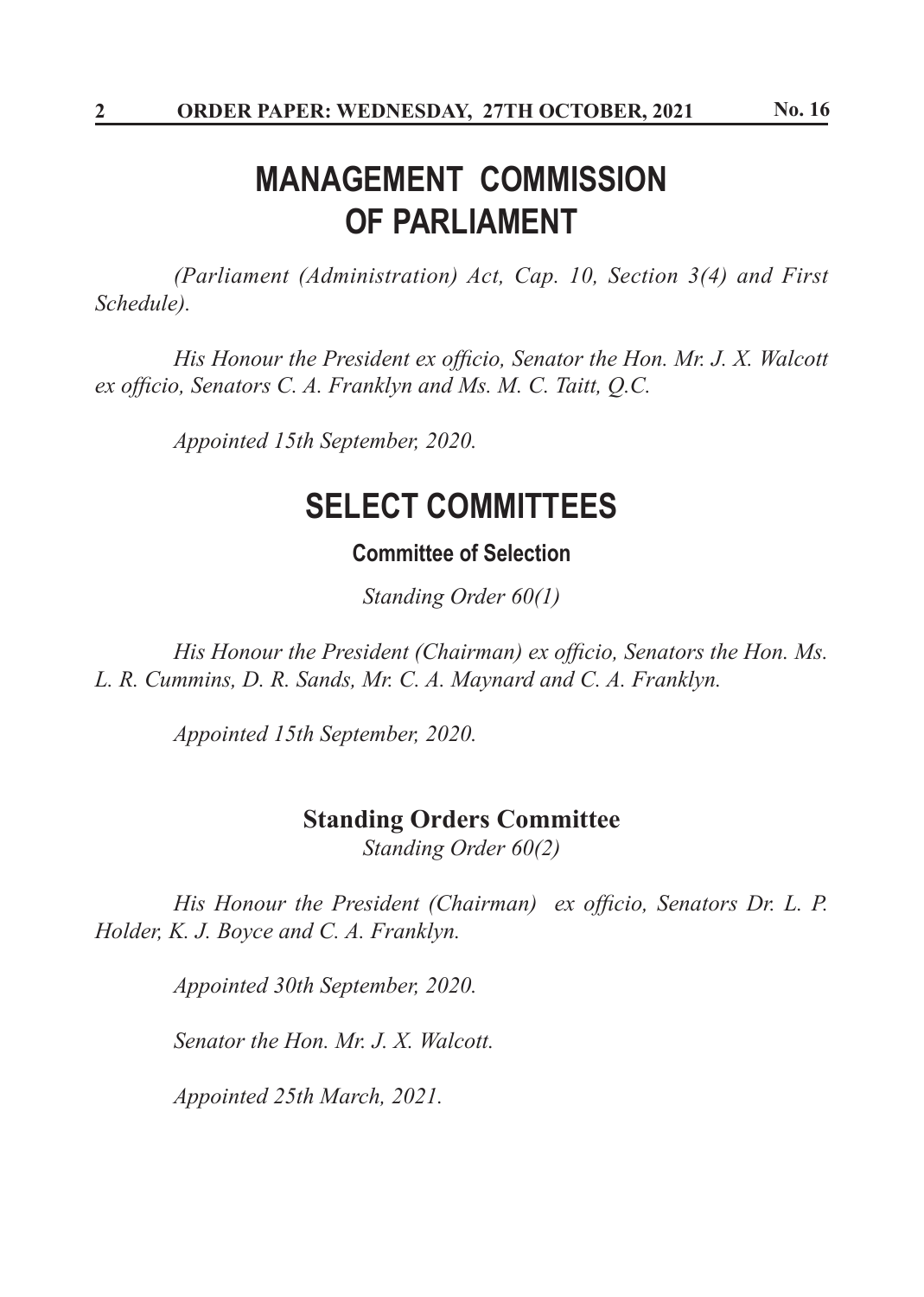#### **House Committee**

*Standing Order 60(3)*

*His Honour the President (Chairman) ex officio, SenatorsC.A.Franklyn, Dr. C. K. M. Haynes, Ms. T. N. S-A Moore and Mr. C. A. Maynard.*

*Appointed 30th September, 2020.*

#### **Committee of Privileges**

*Standing Order 60(4)*

*His Honour the President (Chairman) ex officio, Senators the Hon. Mr. J. X. Walcott, D. R. Sands, K. J. Boyce and C. A. Franklyn.*

*Appointed 30th September, 2020.*

#### **Regulations Committee**

*Standing Order 60(5)*

*His Honour the President (Chairman) ex officio, His Honour Senator R. N. Greenidge, Senators C. A. Franklyn, the Hon. L. E. Nurse and R. W. Grant.*

*Appointed 30th September, 2020.*

#### **JOINT SELECT COMMITTEE**

*(Standing Order 67)*

#### LIBRARY COMMITTEE

*Senators Dr. C. K. M. Haynes, R. O. Springer, Dr. L. P. Holder and C. A. Franklyn.*

*Appointed 30th September, 2020.*

*Senator D. R. Sands.*

 *Appointed 25th March, 2021.*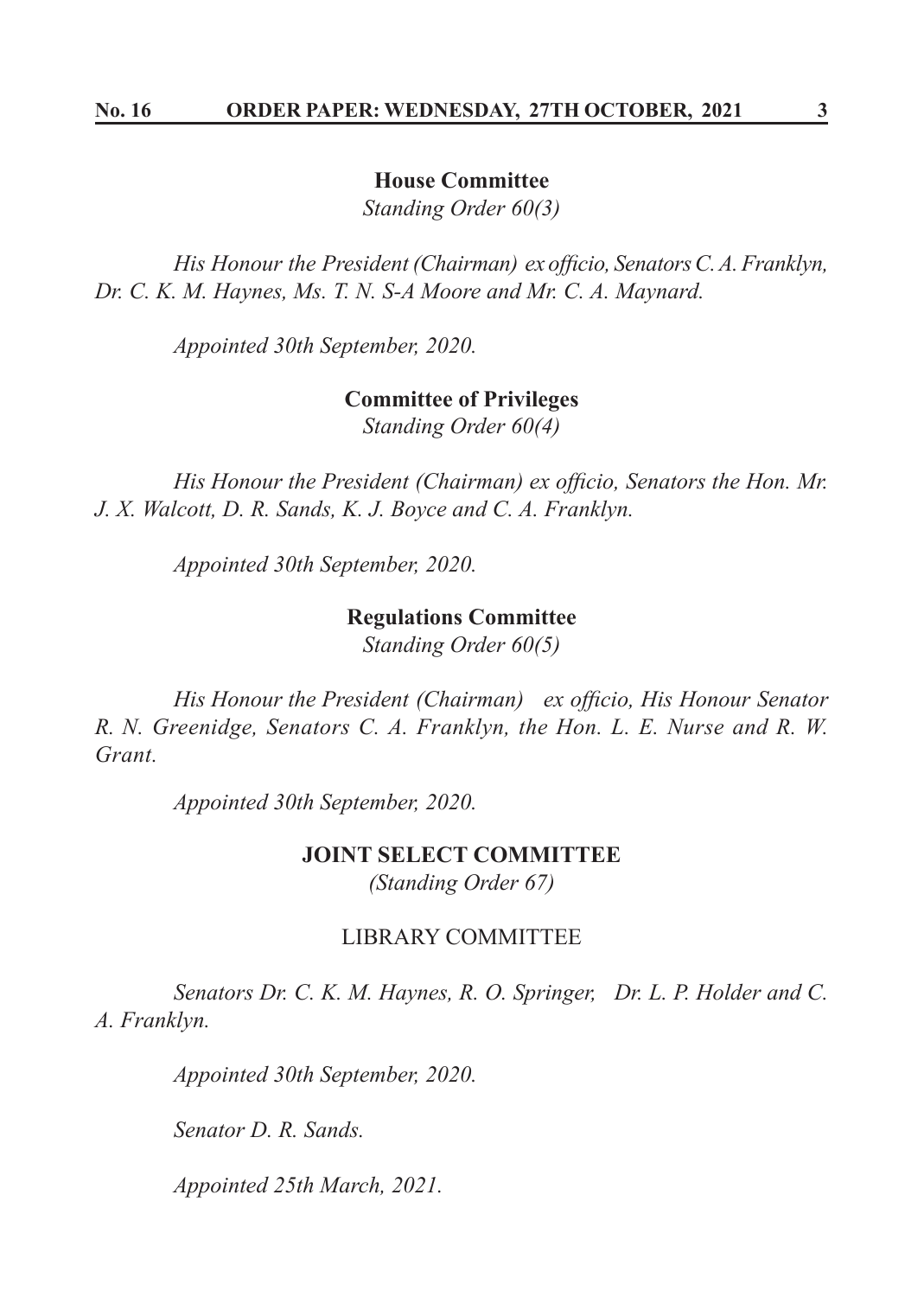#### **COMMITTEE OF PUBLIC ACCOUNTS** *(Standing Order 60(6))*

*Senators the Hon. Mr. J. X. Walcott, Miss L. Moe, K. J. Boyce, the Hon. Ms. L. R. Cummins, the Hon. L. E. Nurse and Miss C. N. Drakes.*

*Appointed 30th September, 2020.*

#### **JOINT SELECT COMMITTEE**

National Vending Bill, 2021

*Senators the Hon. Ms. L. R. Cummins, Dr. L. P. Holder, D. R. Sands, C. A. Franklyn, J. A. Hunte and Miss A. M. Wiggins.*

*Appointed on 8th September, 2021.*

### **Terms of Reference:**

- 1. To inquire into and determine whether the Bill as drafted fulfils the expressed objects of the promotion, regulation and decriminalization of vending in Barbados.
- 2. To examine and determine whether the Bill as drafted will upon effective implementation fulfils the expressed objects of improving the environment for vending thus contributing to the development of an ethos of transparency, compliance, accountability and development of the sector.
- 3. To consider whether the Bill as drafted offers an effective enforcement procedure to ensure compliance with the provisions of the Bill.
- 4. To make recommended changes, if deemed necessary, to the Bill as drafted for further consideration by the Chief Parliamentary Counsel.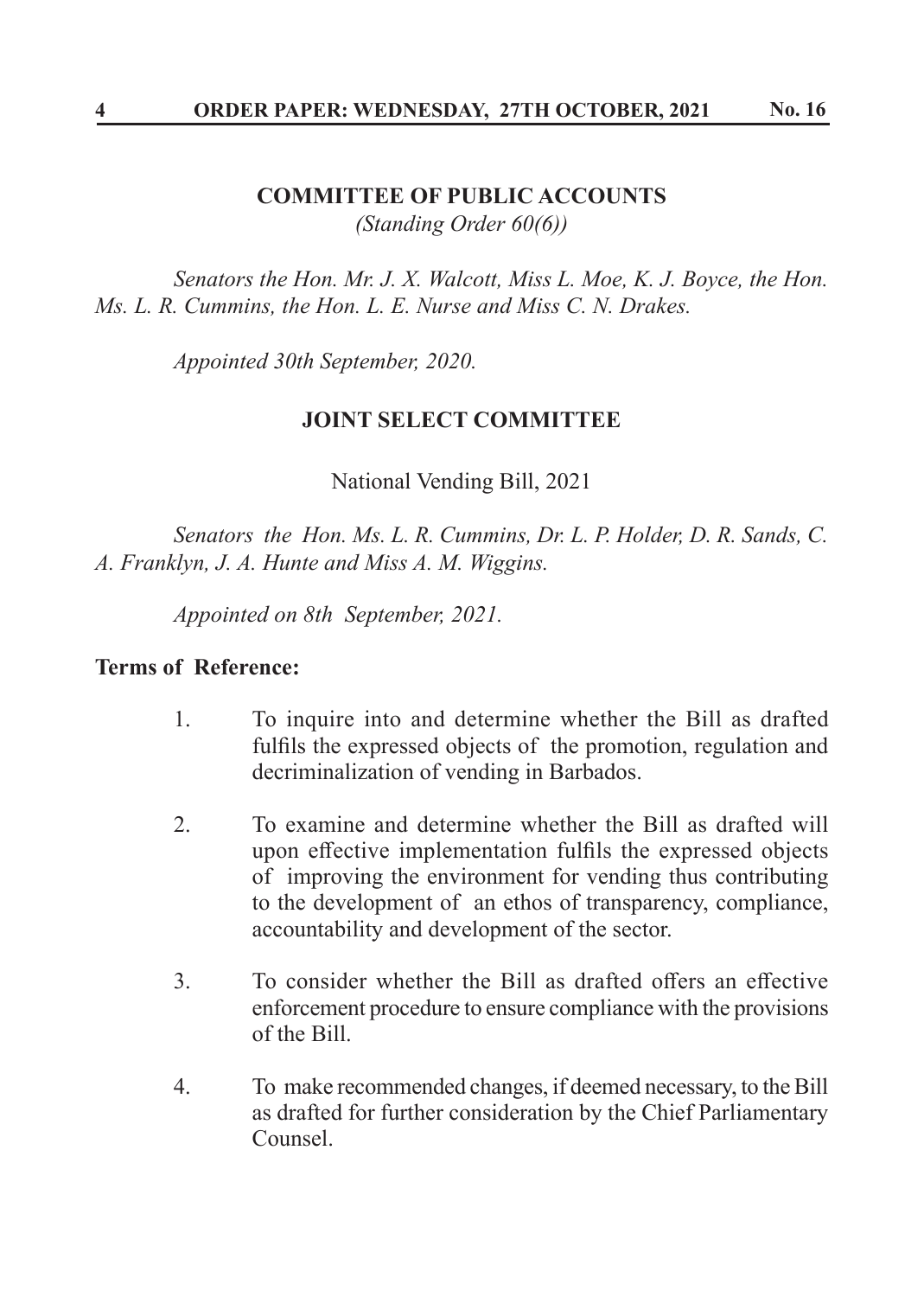### **ORDER OF BUSINESS**

*(Standing Order 11 of the First Session)*

Formal entry of His Honour the President.

Prayers.

Messages from Her Excellency the Governor-General.

Announcements by His Honour the President.

Presentation of Petitions.

Presentation of Papers.

Reports from Select Committees.

Questions to Ministers.

Requests for leave to move the adjournment of the Senate on matters of urgent public importance.

Statements by Ministers or Parliamentary Secretaries.

Personal Explanations.

Motions relating to the Business or Sittings of the Senate and moved by a Minister.

Introduction of Bills.

Public Business.

Private Members' Business.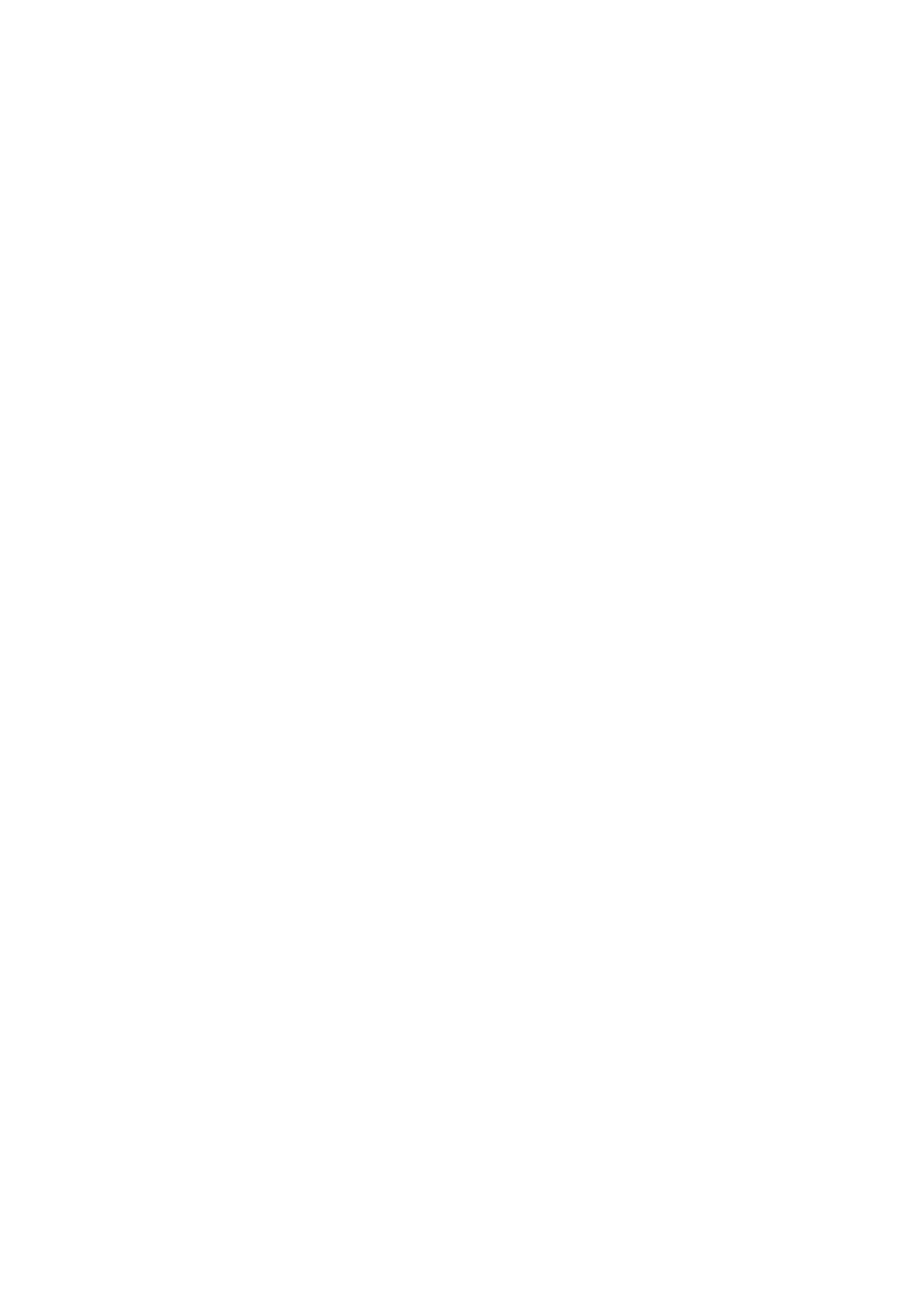## **PUBLIC BUSINESS**

**1. Senator the Hon. Mr. J. X. Walcott:** To move the First Reading of the Prevention of Corruption Bill, 2021.

*Notice of this Bill was given on 13th October, 2021.*

 *The Bill was published in the Official Gazette on 23rd September, 2021.*

**2. Senator the Hon. Mr. J. X. Walcott:** To move the passing of a Resolution to approve in accordance with section 5 of the *Land Acquisition Act,* Cap. 228, the compulsory acquisition by the Crown of the parcel of land situate at Workman's in the parish of Saint George in this Island for the purpose of constructing recreational facilities for public use.

*Notice of this Resolution was given on 6th October, 2021.*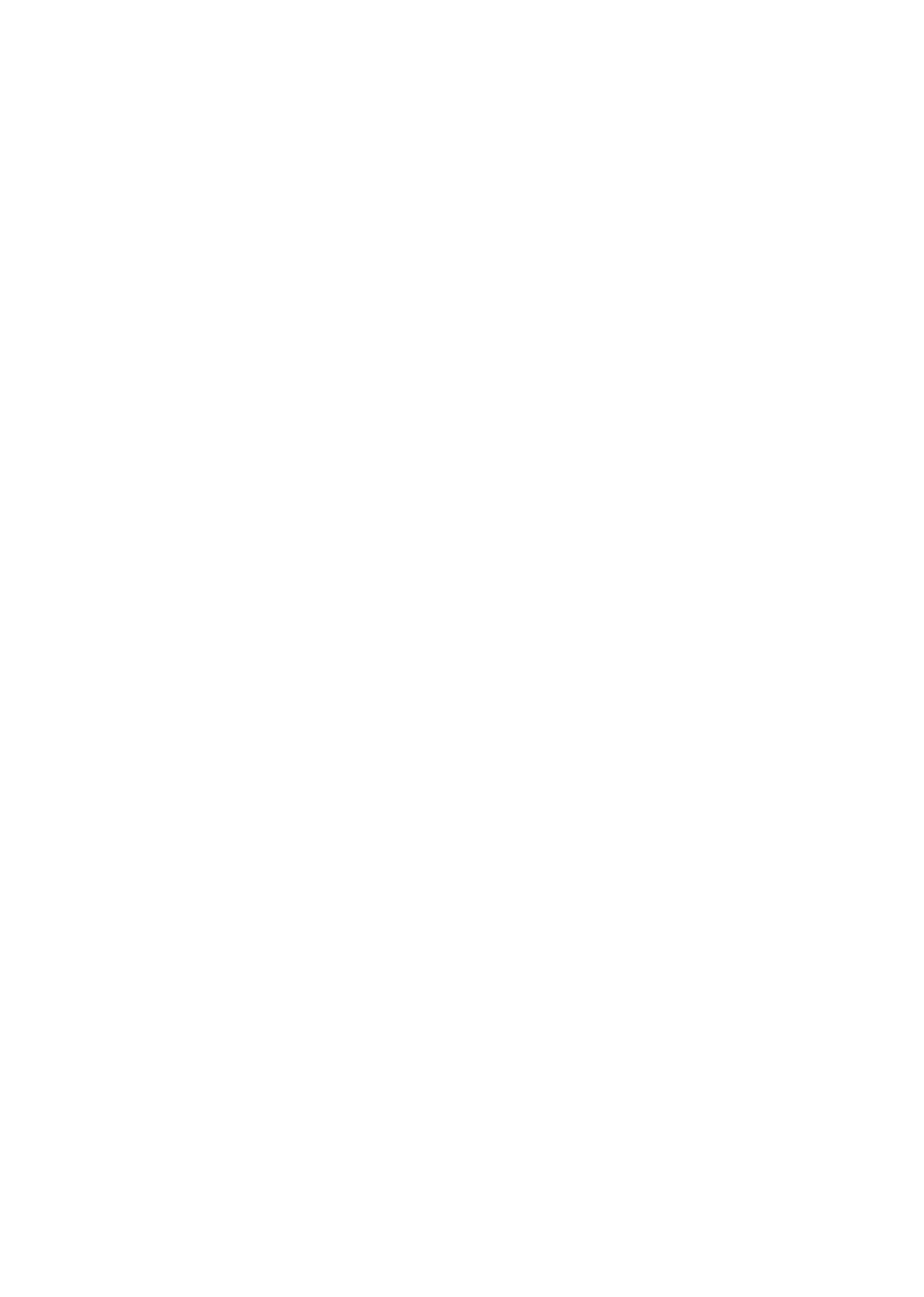## **QUESTIONS**

#### **No. 1\* Name: Senator Dr. Christopher A. Maynard:**

#### **To ask the Leader of the Senate:**

- 1. (a) Were environmental studies done prior to closure of the Louis Lynch Secondary School more than 15 years ago;
	- (b) and were these studies used to inform the decision to close the Secondary School as stated by the Minister;
	- (c) and if these studies were done will they be made documents of the House?

*Notice of this Question was given on 18th August, 2021.*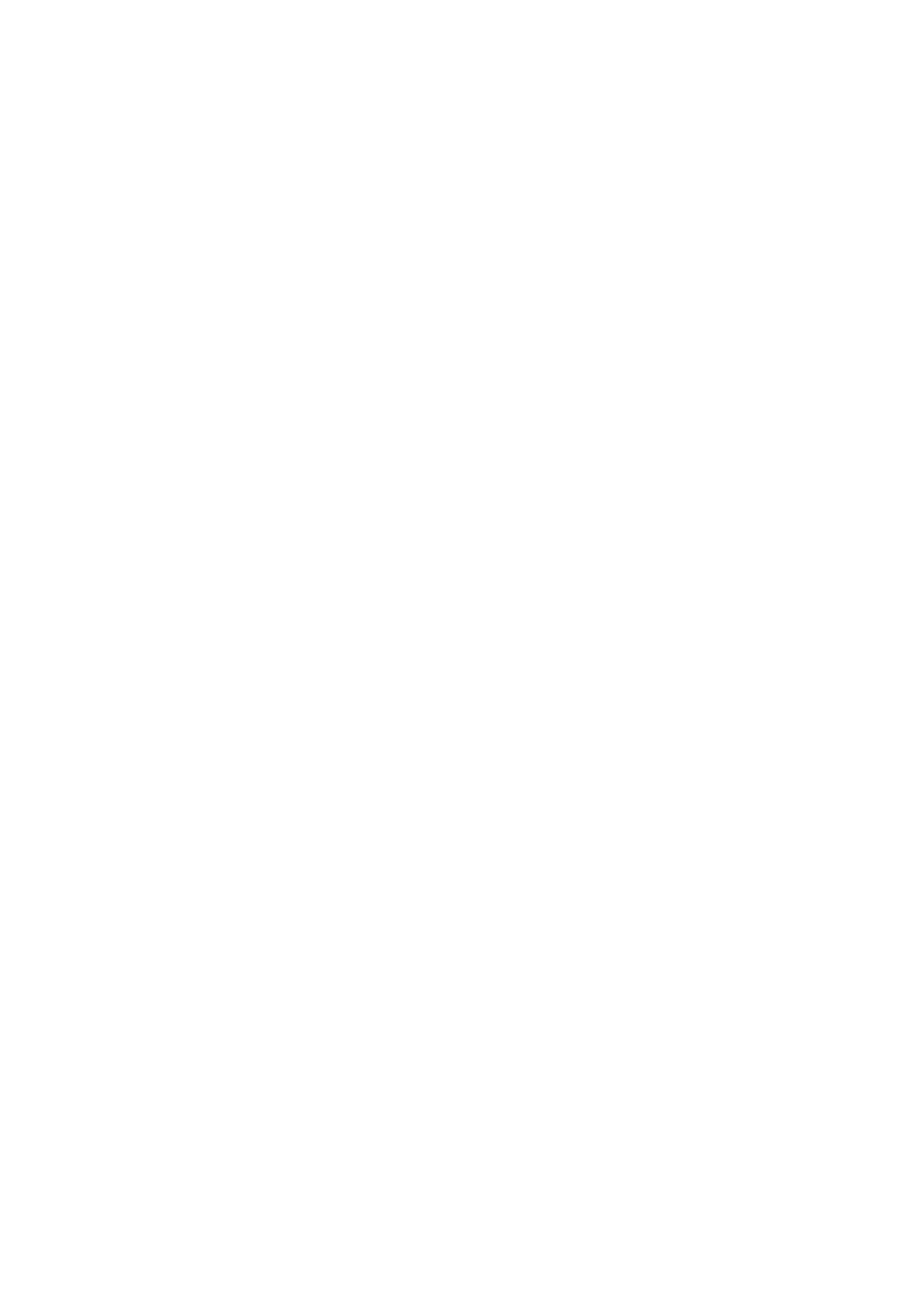## **PRIVATE MEMBERS' BUSINESS**